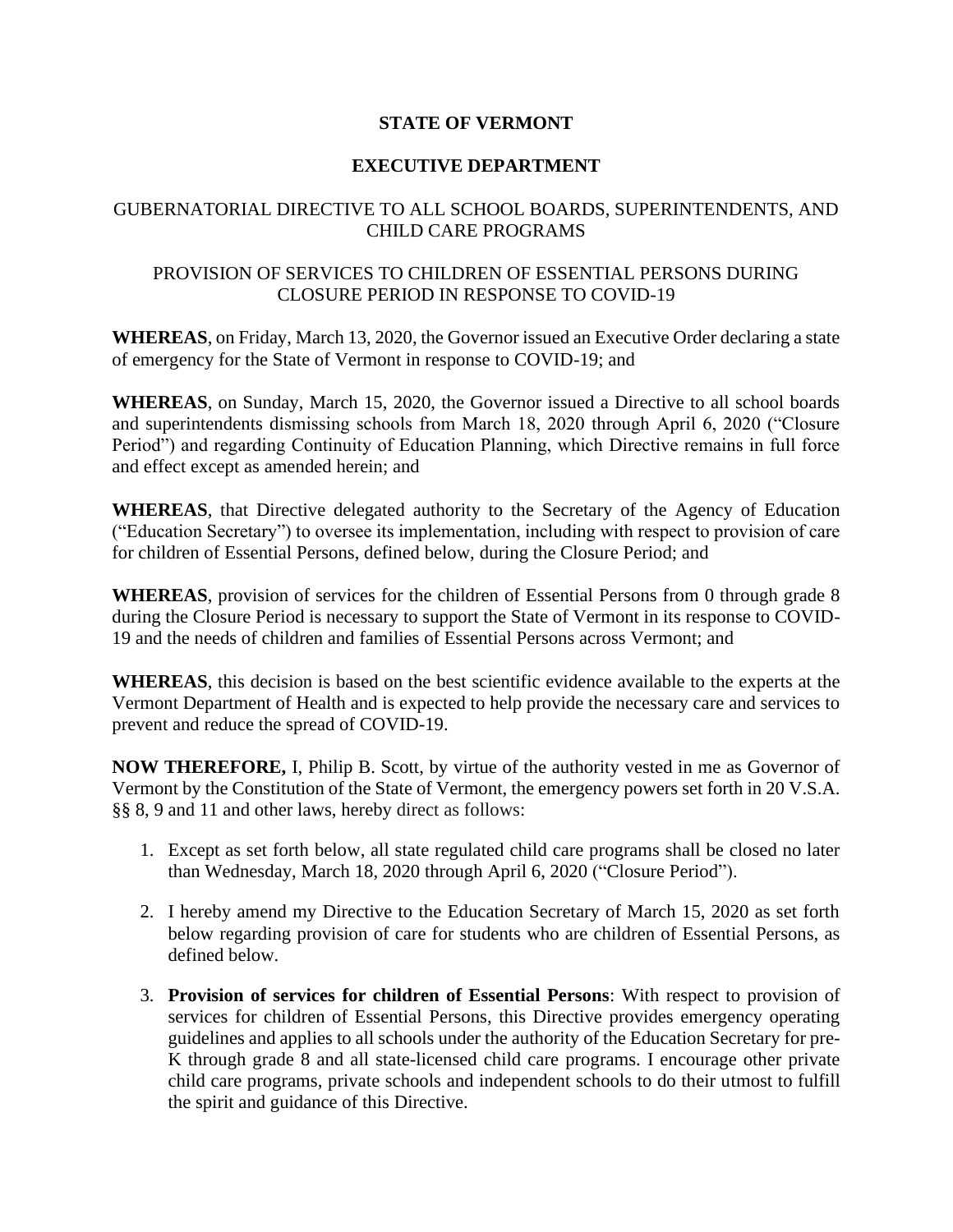- 4. Essential Persons are those absolutely critical to the State's response to COVID-19 and continued public health and safety. Specifically, "Essential Persons" are defined as staff and providers of child care and education services (including custodial and kitchen staff and other support staff) for children of other Essential Persons, including custodial and kitchen staff; providers of healthcare including but not limited to workers at clinics, hospitals, Federally Qualified Health Centers (FQHCs); nursing homes, long-term care and post-acute care facilities, respite houses, VNAs; designated agencies, emergency medical services; criminal justice personnel including those in law enforcement, courts, and correctional services; public health employees; firefighters; Vermont National Guard personnel called to duty for this response; other first responders; and state employees determined to be essential for response to this crisis by the State Emergency Operations Center.
- 5. Every child care program, school and school district has different circumstances and needs. However, the State will do everything possible to provide overarching guidance through Vermont Department of Health ("VDH"), Vermont Agency of Education ("VAOE"), Vermont Department of Children and Families, Child Development Division ("DCF" and "CDD") on approaches to operating during the Closure Period for services to children of Essential Persons, including hygiene and social distancing within schools and facilities as directed by VDH.
- 6. With respect to schools under the authority of the Education Secretary, the Education Secretary shall ensure that:
	- a. School employees are to report to work in accordance with applicable labor agreements and as required by their employers to assist with providing services to children of Essential Persons and Continuity of Education Planning as previously directed.
	- b. During the Closure Period, schools are directed to provide care to, at a minimum, students through grade 8 who are children of Essential Persons. In providing this care, schools must practice hygiene and social distancing best practices as set forth by VDH guidance.
	- c. Districts plan for and provide as resources allow extended care—before and after normal school hours and days—to students who are children of Essential Persons, recognizing that COVID-19 response may require extended working hours by our Essential Persons.
	- d. Schools providing pre-K services under Act 166 continue to receive funding allocated to them during the Closure Period and all schools shall continue to receive State Education Fund allocations for enrolled students, regardless of actual daily attendance, throughout the Closure Period.
	- e. Schools and school districts, in cooperation with state agencies, work to support families most impacted by this crisis, including, but not limited to, low-income families. During the Closure Period, school districts are expected to work with their schools and communities to continue to provide meals to their students, utilizing the Education Secretary's authority to assist with necessary waivers and to provide additional guidance on meal continuity.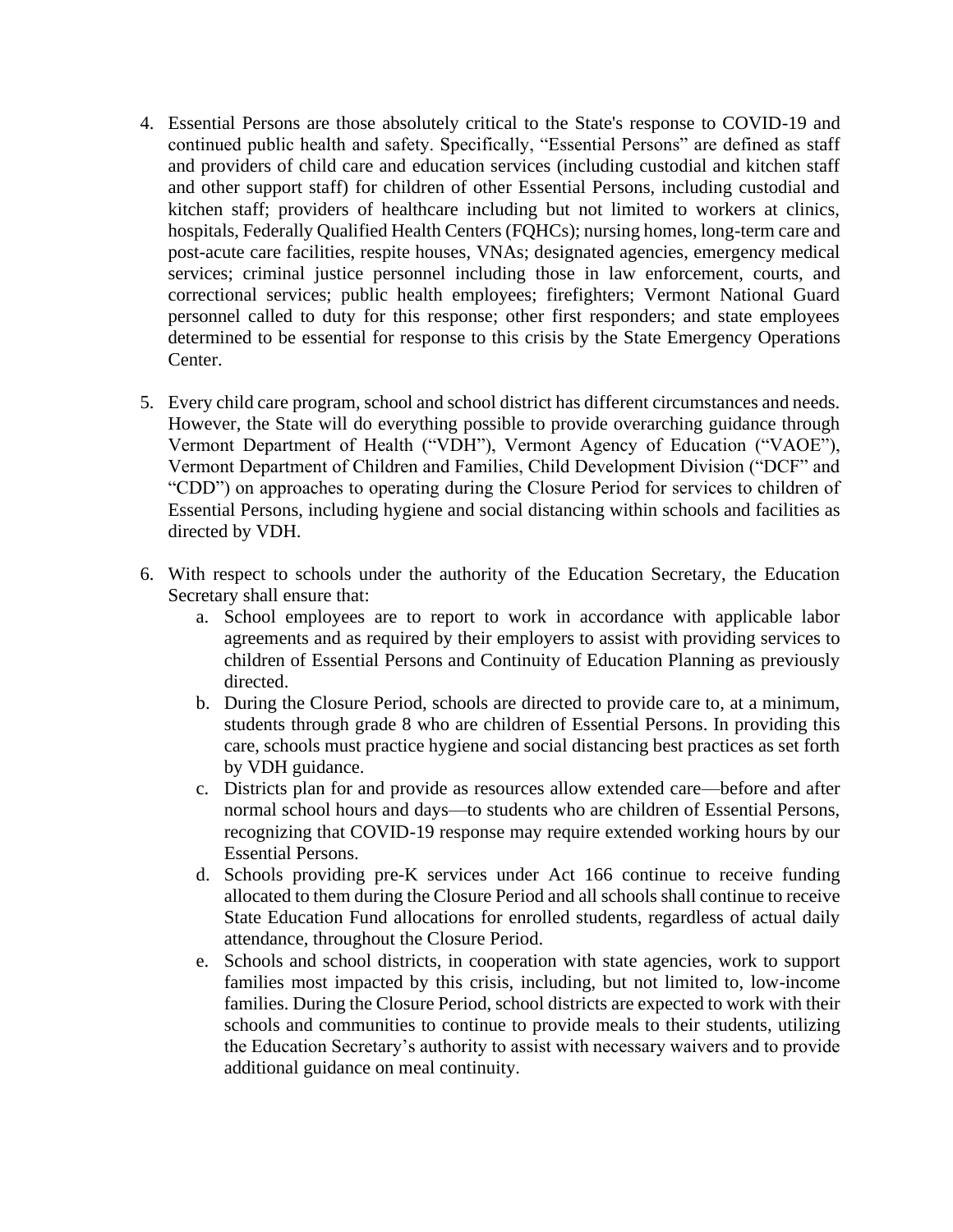- f. Planning occurs to provide additional funding as may be needed to schools to ensure continuity of services to children of Essential Persons during the Closure Period.
- g. Districts are encouraged to utilize facilities to minimize the total number of children and staff in any one facility.
- 7. With respect to child care programs, the Secretary of the Agency of Human Services ("Human Services Secretary") shall oversee the implementation of this Directive and I hereby delegate to the Human Services Secretary such authority as may be necessary for this implementation in accordance with the below:
	- a. During the Closure Period, state-licensed child care programs are asked to provide care to, at a minimum, their own enrollees who are children of Essential Persons. In providing this care, child care centers must practice hygiene and social distancing best practices as set forth by VDH.
	- b. State-licensed child care centers are encouraged to also provide extended care before and after normal operating hours—to enrollees who are children of Essential Persons and to work with CDD to provide care for those not presently enrollees in their facilities who are children of Essential Persons.
	- c. Our licensing office of CDD will work with licensed child care centers to use best judgment to waive to the fullest extent possible all relevant licensing rules in order to permit child care centers to serve children of Essential Persons during the Closure Period.
	- d. During the Closure Period, the State shall continue to provide current levels of tuition payments on behalf of eligible families to: (a) all child care programs serving CCFAP-eligible children; and (b) child care programs and schools providing services under Act 166 for pre-K students.
	- e. CDD shall have authority, using its best judgment, to waive to the fullest extent possible all relevant licensing rules and regulations, including penalties, in order to permit licensed child care programs to serve children of Essential Persons during the Closure Period.
	- f. The Human Services Secretary shall develop options for additional per-childserved funding to all child care centers that serve children of Essential Persons during the Closure Period.
- 8. To support child care centers in staying open, supporting their employees, and remaining in business during this emergency and afterward, all State Agencies shall collaborate and align resources as directed by the Human Services Secretary, in consultation with the Governor, to support child care providers in accordance with this Directive.
- 9. State Agencies shall collaborate on continuity of mental health services to children and their families during the Closure Period, as directed by the Human Services Secretary, in consultation with the Governor.
- 10. All child care providers, school administrators, teachers and staff shall follow guidance issued by the Department of Health to ensure a healthy workplace during the Closure Period.